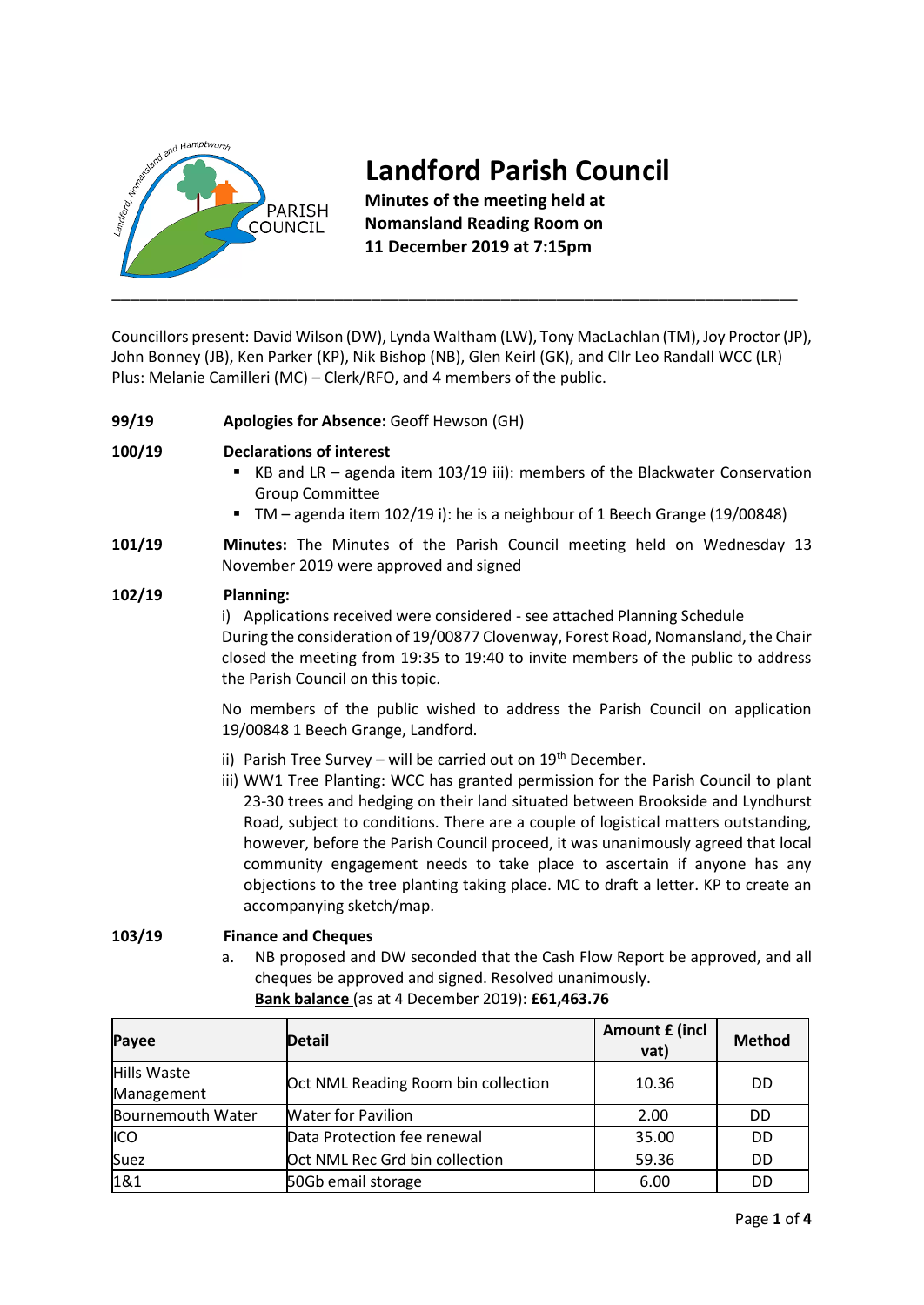| Idverde                                 | Nov Landford Rec Grd bin emptying             | 97.15     | 300804 |
|-----------------------------------------|-----------------------------------------------|-----------|--------|
| <b>G&amp;M Everett Builders</b>         | Hamptworth Bus shelter/Cuckoo grass           | 245.00    | 300805 |
| <b>Bawden Contracting</b>               | Nov grass cutting                             | 141.28    | 300806 |
| Events                                  | Nomansland Community Floodlights contribution | 324.00    | 300807 |
| The Community<br><b>Heartbeat Trust</b> | Annual Support Cost Year 5                    | 151.20    | 300808 |
| <b>Joy Proctor</b>                      | Xmas Tree Lights                              | 77.94     | 300809 |
| <b>Joy Proctor</b>                      | Xmas Trees                                    | 59.50     | 300810 |
| M Camilleri                             | Nov expenses, reimbursements + mileage        | 53.12     | 300811 |
| M Camilleri                             | Month Gross Salary (60 Hours) November        | 714.60    | 300812 |
|                                         | Total debit                                   | £1,976.51 |        |

| <b>Receipts</b>      | <b>Detail</b>             | <b>Amount £</b> | Deposit Ref. |
|----------------------|---------------------------|-----------------|--------------|
| Landford Poacher     | <b>Xmas Tree donation</b> | 20.00           | Cash         |
| Hamptworth Golf Club | <b>Xmas Tree donation</b> | 30.00           | Cash         |
| Crusader Carpets     | <b>Xmas Tree donation</b> | 50.00           | Cheque       |
| Landford Stores      | <b>Xmas Tree donation</b> | 50.00           | Cheque       |
| R.D.Avery            | <b>Xmas Tree donation</b> | 50.00           | Cheque       |
|                      | Total credit              | £200.00         |              |

- i) The Budget Control Report was received
- ii) The request for a grant from Blackwater Conservation was considered and refused on the basis that the Parish Council does not award grants. The Parish Community Partnership is currently actively seeking requests for grants. MC to reply.

# **104/19 Affordable Housing**

Communication with the community has taken place via Horizon magazine, Noticeboards, Parish Council FB page, and Village FB page. No responses received to date. NB agreed to re-post on the Village FB page.

LW has been in communication with Wiltshire Council regarding logistics around conducting a Housing Needs Survey with their support (the last HNS was carried out in 2010). After discussion, it was agreed that the identification of suitable sites need to take place. LW to contact Wiltshire Council regarding ownership of land where disused allotments are sited. In addition, Parish Council to identify landowners who would consider land for affordable housing.

# **105/19 Village Maintenance**

- i) Bus shelters repairs. MC gave an update on the status of the quote generated in July, timescales to carry out the work, and confirmed SWAB will consider a grant at their next meeting 31/1. DW to first identify all bus stops to be covered within the scope of the quote as it was previously agreed that all panels would be replaced with polycarbonate panels. DW to email MC and MC to obtain a revised quote.
- ii) Garth Everett's contract ended October 2019. DW proposed and LW seconded that the contract is renewed. Resolved unanimously. LW to discuss production of new contract with MC.
- iii) Bawden's contract 2020/21. Grass cutting at the cuckoo triangle doesn't need to be included in the renewal quote wef March 2020 (covered by Gareth Everett's contract).
- iv) Requests received from several parishioners regarding additional locations for siting the SID. After the successful trail, KP indicated that the Speedwatch Team are investigating all suitable sites for the equipment and will report back.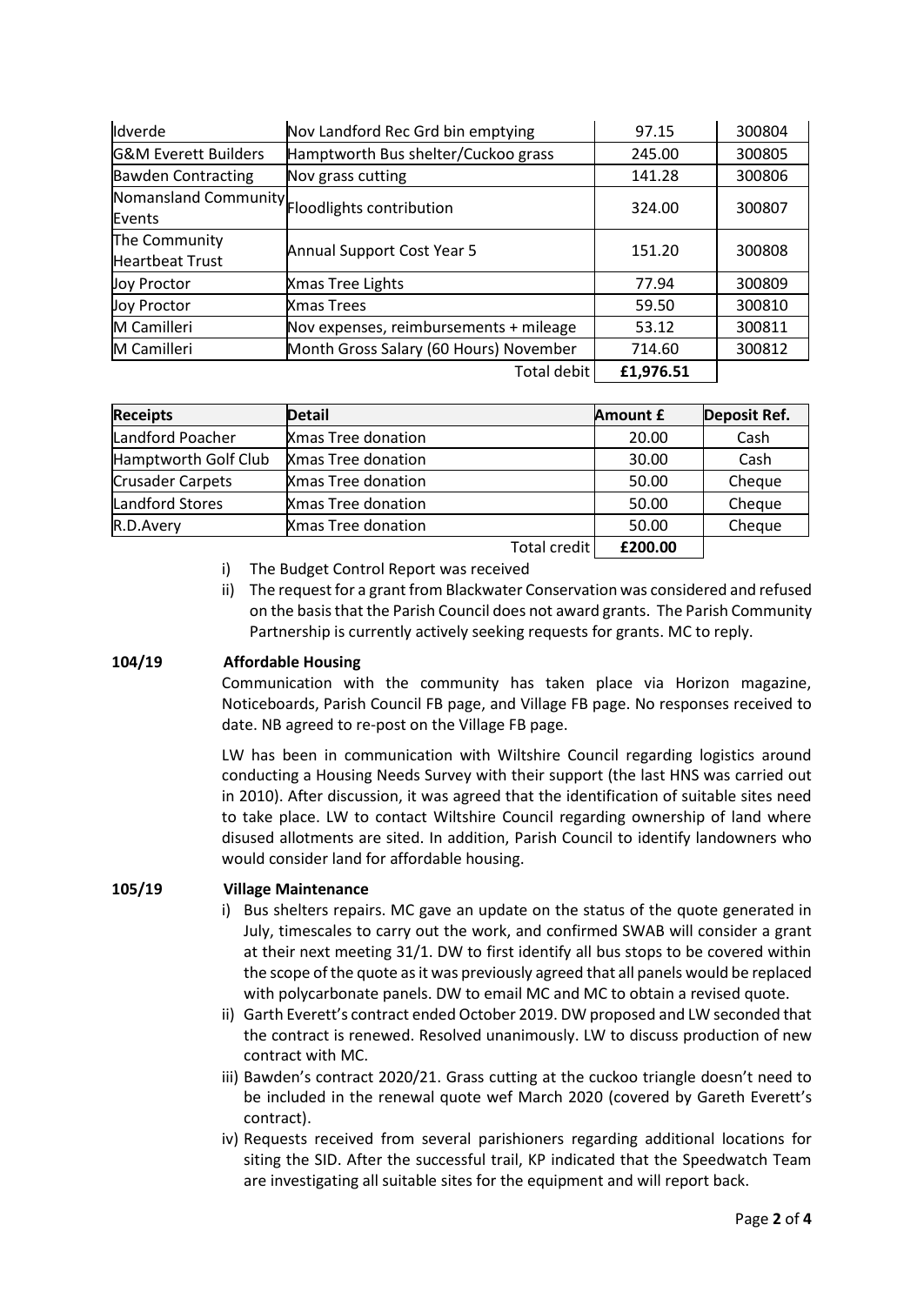| v) The Sewer Crew – have carried out leaf-clearing. The Parish Stewards have jetted |
|-------------------------------------------------------------------------------------|
| gullies along Hamptworth, with the exception of one (near the river bridge) due to  |
| a landowner needing to dig-out a ditch on their land. MC to respond as the          |
| Councillors believe the land is owned by Wiltshire Council.                         |

#### **106/19 Rec Grounds and Maybush Copse**

- i) Report from NCE of drainage problems on NML Rec Grd. MC to respond and advise they contact the landowner (GK)
- ii) NML Rec Grd Tony Leader can no longer conduct inspections. JB agreed to take on inspections once a month wef January 2020.
- iii) Complaint received from local resident of Rec Grd regarding obtrusive light from the portable floodlights used by NCE. Matter now closed
- iv) Consider request from Bramshaw Cricket Club to hire Landford Rec Grd 2020. This has already been approved for an annual fee of £420 within the 2020/21 budget
- vi) Forest Fitness DW proposed and LW seconded that the Parish Council formalise permission to use the Rec Grd, toilets, and storage facilities (which they've enjoyed the past year) for an annual cost of £500 pa wef January 2020. MC to draft a letter
- v) Discovery of new pedestrian gate installed at the rear boundary of a property giving direct access from their garden into Maybush Copse. TM to approach property owners to discuss the gate's removal and reinstate fence/hedge.

#### **107/19 WM**

- i) Role of Honour Refurbishment ongoing.
- ii) Restoration and consideration to making an application for a grant linked with i)
- iii) Marking 75th anniversary of VE Day (May 2020). All councillors to consider and be ready to discuss at the January meeting.

#### **108/19 Councillor Reports**

Reports only from:-

**TM:** Maybush Copse: desire to expand biodiversity. MC to request attendance by National Park Land Advice Services (with Volunteer Group and DW) **KP:** Has circulated Maybush Copse Report and SWAB Summary Report

#### **109/19 Report from Councillor Randall (Wiltshire County Council)**

- Has received a couple of reports from parishioners about surface water and flooding. This is a Highways matter. MC to add to FB page the need for parishioners to report directly to Highways.
- Will be aiming to improve co-operation on planning applications between Wiltshire Council and NPPA

#### **110/19 Correspondence/AOB**

- i) Charity 'Scope' request to locate a textile recycling bank in the parish was declined as the Councillors are unable to identify a suitable location. MC to suggest they contact NCE to see if they can identify a location.
- ii) New Forest re-branding signage project: There is a current project reviewing the branding, design, and materials used for ALL signage across the New Forest, so as to better fit in with the landscape. The project is being funded by various parties e.g. TVBC, verderers and has arisen as a result of:-
	- Forestry England re-branding from Forestry Commission
	- NPA wishing to encourage the use of Rights of Way across Hampshire (so are looking at improving Fingerposts)
	- The New Forest/National Park identity to reflect the environment is worthy of care and respect